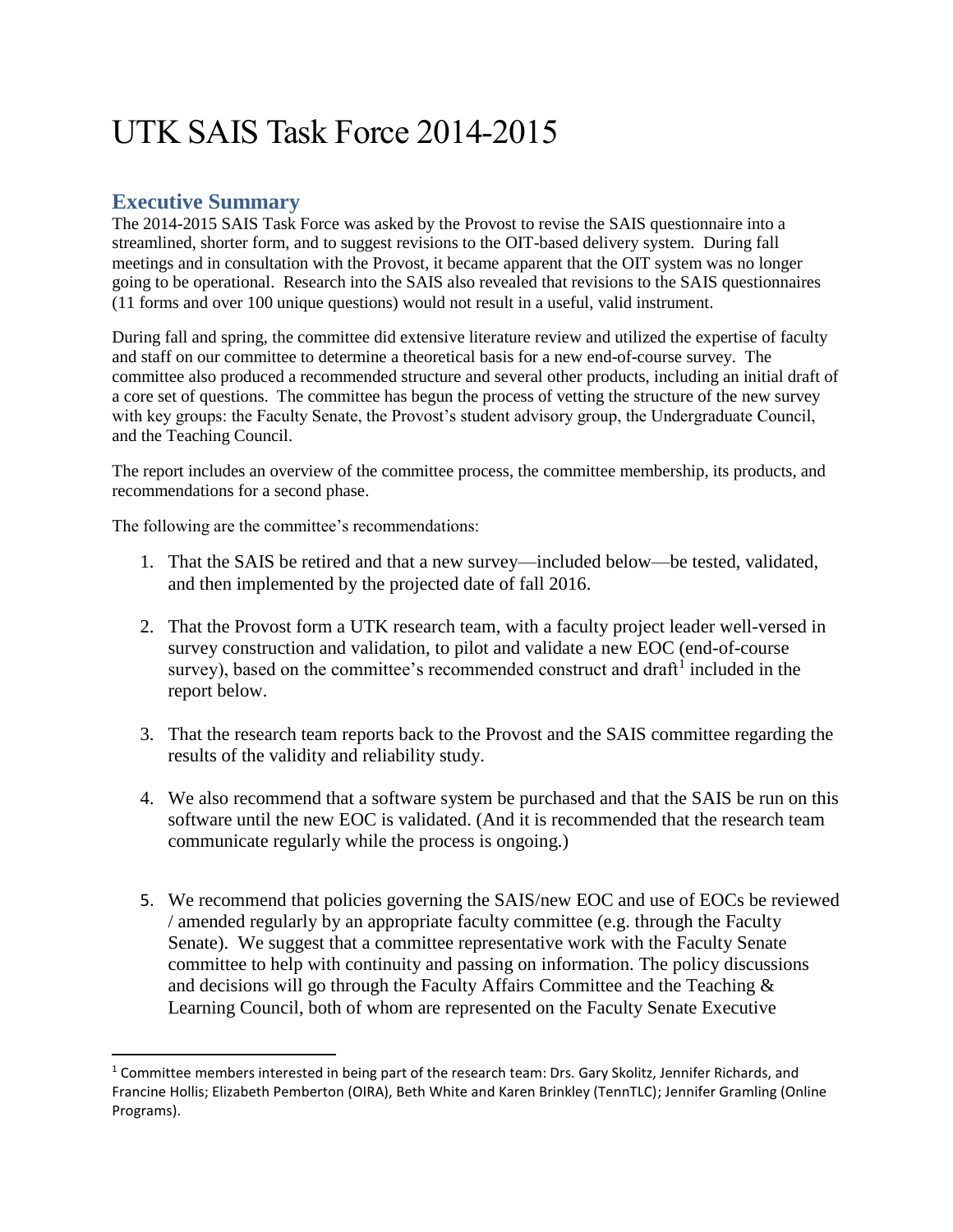Council and report to the Faculty Senate for final approval.<sup>2</sup> The SAIS committee has many areas of concern with current practices and culture on campus, and asks to meet on this issue with others. Currently, the OIRA staff lack a clear line of communication to confer on policy and practice with faculty and would like to open up communication for future effectiveness.

6. We recommend that OIRA continue to maintain an information webpage [\(https://oira.utk.edu/sais/task-force\)](https://oira.utk.edu/sais/task-force) on the process of establishing a new EOC and that it gather and communicate feedback from the faculty and students and staff.

# **Overview**

The University community has had an ongoing conversation concerning the end-of-course (EOC) student evaluation survey (currently the SAIS) as it fits with UTK faculty and student culture, practices, and needs. [\(Click here for background on SAIS.\)](https://oira.utk.edu/sites/default/pdfs/assessment/sais/Brief_History_of_SAIS.pdf) In the past two years, several committees have addressed issues of course evaluation. The Task Force on Teaching, formed in 2013-2014, considered the SAIS as part of their charge to examine all aspects of the evaluation of teaching at UTK. An SAIS Task Force, formed in 2013-2014, examined the SAIS in the context of surveys used by research universities around the country and companies providing evaluation software. (Click here for the report on the [Task Force on Teaching](https://oira.utk.edu/sites/default/pdfs/assessment/sais/Task_Force_Report.pdf)  [Evaluation,](https://oira.utk.edu/sites/default/pdfs/assessment/sais/Task_Force_Report.pdf) and the [2013-14 Task Force on SAIS/End of Course Evaluation.\)](https://oira.utk.edu/sites/default/pdfs/assessment/sais/SAIS_Task_Force_Report_Final_12_2013.pdf)

The 2014-2015 SAIS Task Force was formed by the Provost, on recommendation from last year's committee, to revise the SAIS questionnaire and its delivery system. Specifically, this group was asked to recommend a more streamlined and customizable SAIS survey form in response to student and faculty complaints, as well as in response to findings of previous committees. The SAIS committee met in the fall on a bi-weekly basis and addressed the concerns and recommendations of the previous committees, reviewed research on EOCs (end-of-course surveys) and examined the practices of other research institutions. The committee also examined and evaluated all of the individual SAIS questions on the basis of the research on EOC questionnaires. In the spring semester, the committee met weekly, adopting a research-based model for EOCs and creating and revising questions on the basis of the research and the advice of experts in assessment, particularly our faculty experts.

The Chair wishes to extend her thank you to the committee members for their work, which was extensive, and for the commitment that they have shown on behalf of the UT community. The group has worked diligently, serving to help the university move forward to a better system of course evaluation. Much of the work of the committee has been beyond that required of typical committees—the members have worked to create a literature review, assess company software, and to create a model through their own original research. Through the committee's hard work, the process of validating a new survey is already underway (see products listed below).

The committee has produced several products, including:

 $\overline{\phantom{a}}$ <sup>2</sup> Samantha Murphy, a Senate representative, is interested in helping with communication with the Senate.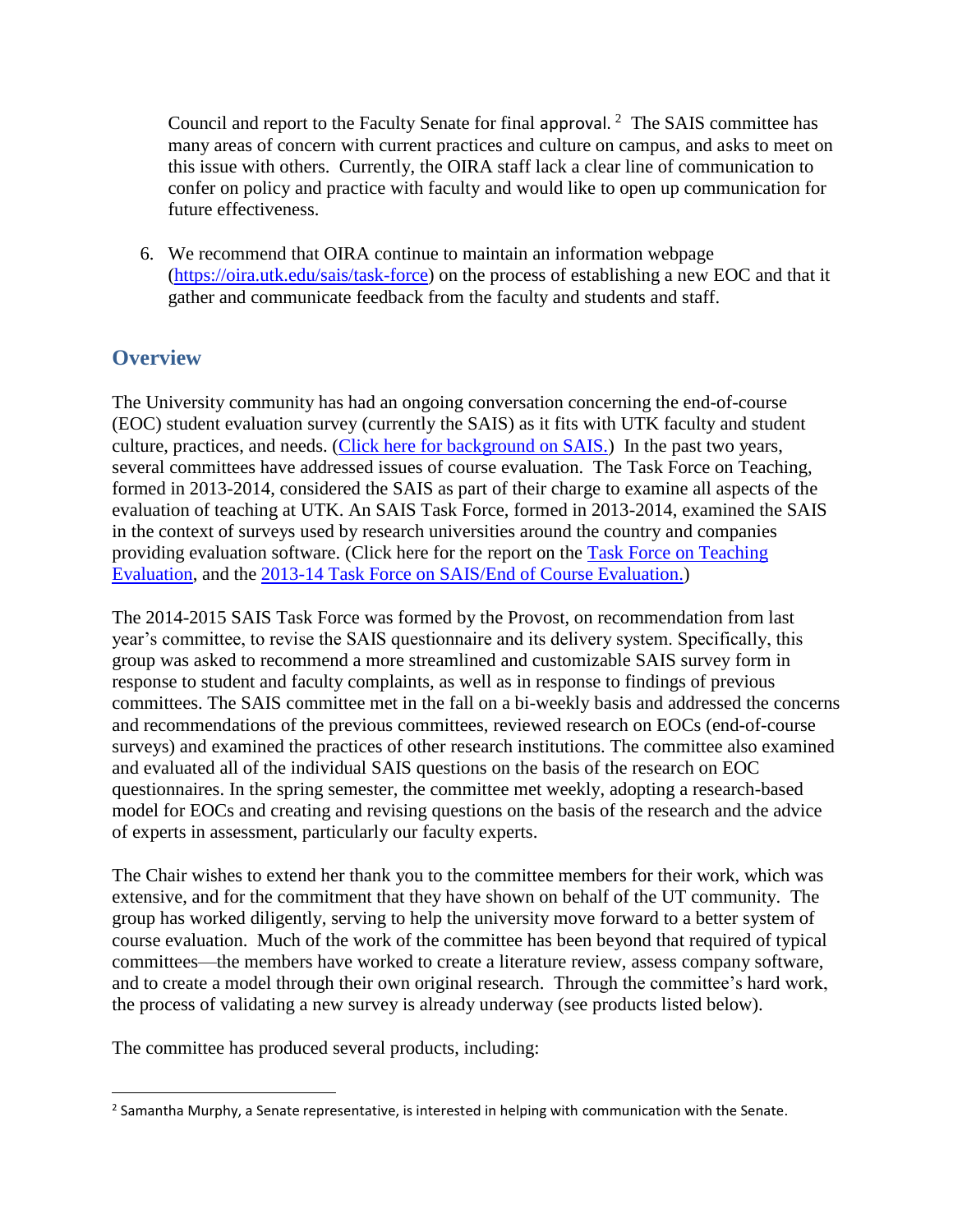- Working assumptions regarding the needs of UT for a course evaluation system
- Literature review
- Recommendations for an evaluation software system, including items for an RFP
- Benchmarking on the practices of other research universities
- Close consideration of the forms, and all the questions within, of the SAIS survey (over 100 individual questions which were rated by committee in a Qualtrics survey on the TennTLC account). Results available on request.
- A research-based model construct for a new course evaluation
- A multi-tiered structure for core, unit, and instructor questions
- Options for scales
- Finalization—for review—of a core set of questions
- Draft proposal for a validity and reliability study (several steps already underway, given the work listed above)
- Discussion piece on policies and procedural questions
- Recommendations for, and creation of, an OIRA informational web page
- Recommendations from Dr. Skolitz and the committee regarding the piloting study

See this report and<https://oira.utk.edu/sais/task-force> for documentation.

## **Membe**r**s:**

Members of the 2014-2015 committee include tenured and tenure-track faculty, lecturers, undergraduate and graduate students as well as administrators and staff involved in overseeing and utilizing teaching evaluations.

Karen Brinkley Etzkorn – Ph.D Student in Educational Leadership and Policy Studies Will Freeman – Undergraduate Student, Agricultural Leadership, Education and Communications Jennifer Gramling – Director of Online Programs, Provost's Office Robert J. Hinde – Associate Dean, College of Arts and Sciences Francine Hollis – Assistant Professor, Food Science and Technology Samantha Murphy – Senior Lecturer, English Taimi Olsen – Director, Tennessee Teaching and Learning Center (committee chair) Michael Palenchar – Associate Professor, Advertising and Public Relations Elizabeth Pemberton – SAIS Coordinator, Office of Institutional Research and Assessment Anton Reece – Executive Director, Student Success Center Jennifer Richards – Research Assistant Professor, Food Science and Technology Gary Skolits – Associate Professor, Educational Psychology & Counseling Beth White—Coordinator, Tennessee Teaching and Learning Center (recorder)

## **Research**

The committee's work was research-based, not only in the use of a theoretical construct by Marsh (1993, 1997) but also research into "end-of-course" evaluations, such as the recent ebook, *The Effective Evaluation of Teaching*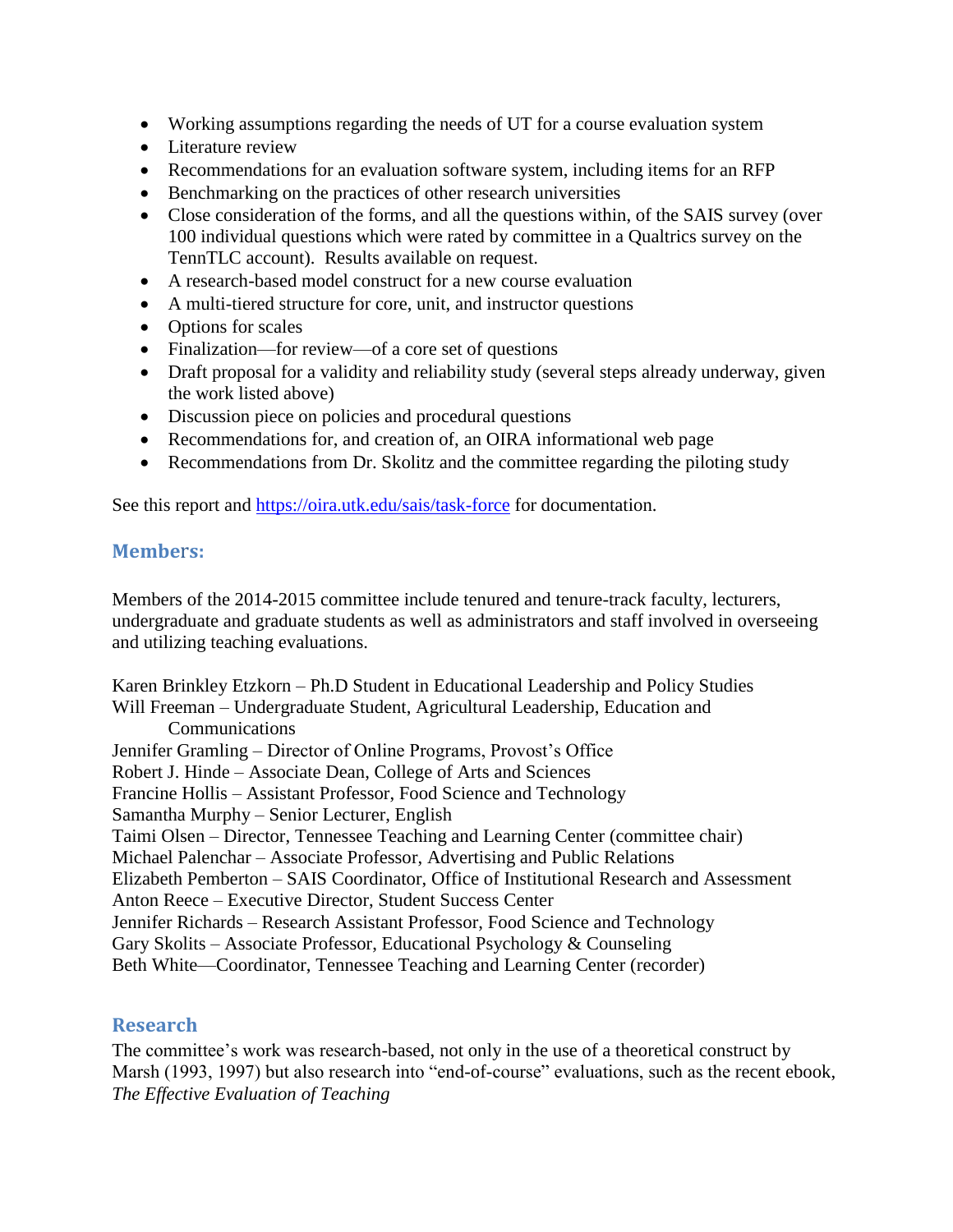[\(http://teachpsych.org/Resources/Documents/ebooks/evals2012.pdf\)](http://teachpsych.org/Resources/Documents/ebooks/evals2012.pdf). For further references, see the bibliography at the end of the report.

#### **SURVEY INFORMATION:**

The committee uses a research construct created by Marsh and Roche that was instrumental in the development of the SEEQ: Student Evaluation of Educational Quality. The committee also reviewed the 33 question SEEQ (Student Evaluation of Educational Quality), which is posted on various sites (for instance,

[http://www.usask.ca/vpteaching/documents/seeq/Standardized\\_SEEQ\\_Instrument\\_at\\_UofS.pdf](http://www.usask.ca/vpteaching/documents/seeq/Standardized_SEEQ_Instrument_at_UofS.pdf) ) The SEEQ is used worldwide to evaluate teaching on the university level. Because the SEEQ instrument contains the same number of questions as the current SAIS instruments, and there was a distinct charge to streamline the survey, the decision was made by the committee to use Marsh and Roche's construct to develop a set of core questions to be used at UTK. (*For more on Marsh and Roche's research and constructs*, see *The Effective Evaluation of Teaching* p. 15 <http://teachpsych.org/Resources/Documents/ebooks/evals2012.pdf> ).

| Marsh's 9 Factors in<br>student evaluation of | <b>Construct</b>                                                                                   |  |  |
|-----------------------------------------------|----------------------------------------------------------------------------------------------------|--|--|
| teaching                                      |                                                                                                    |  |  |
| Rapport/Enthusiasm<br>for Subject             | The perceived ability of the instructor to reach out and connect<br>with students                  |  |  |
|                                               | The perceived level of availability of the instructor beyond<br>regularly scheduled meeting times. |  |  |
| <b>Breadth of Coverage</b>                    |                                                                                                    |  |  |
| <b>Course Delivery</b>                        | Course dimensions – The perceived organization and                                                 |  |  |
| Organization/Clarity                          |                                                                                                    |  |  |
| Grading(feedback)                             | effectiveness of the course as delivered.                                                          |  |  |
| <b>Course Resources</b>                       |                                                                                                    |  |  |
| Group Interaction                             | The perceived opportunity for student-to-student to practice or<br>actively engage course content. |  |  |
| Learning/Value                                | The perceived opportunity for student to practice or actively<br>engage course content.            |  |  |
|                                               | The perceived level of value of the course experience                                              |  |  |
| Workload/Difficulty                           | The perceived level of academic challenge the course presented to<br>the student.                  |  |  |

In addition to the core questions, there will also be a small subset of questions for particular types of course, e.g. labs, discussion sessions, online, studio/performance. College and departmental level questions and individual instructor questions will also be an option.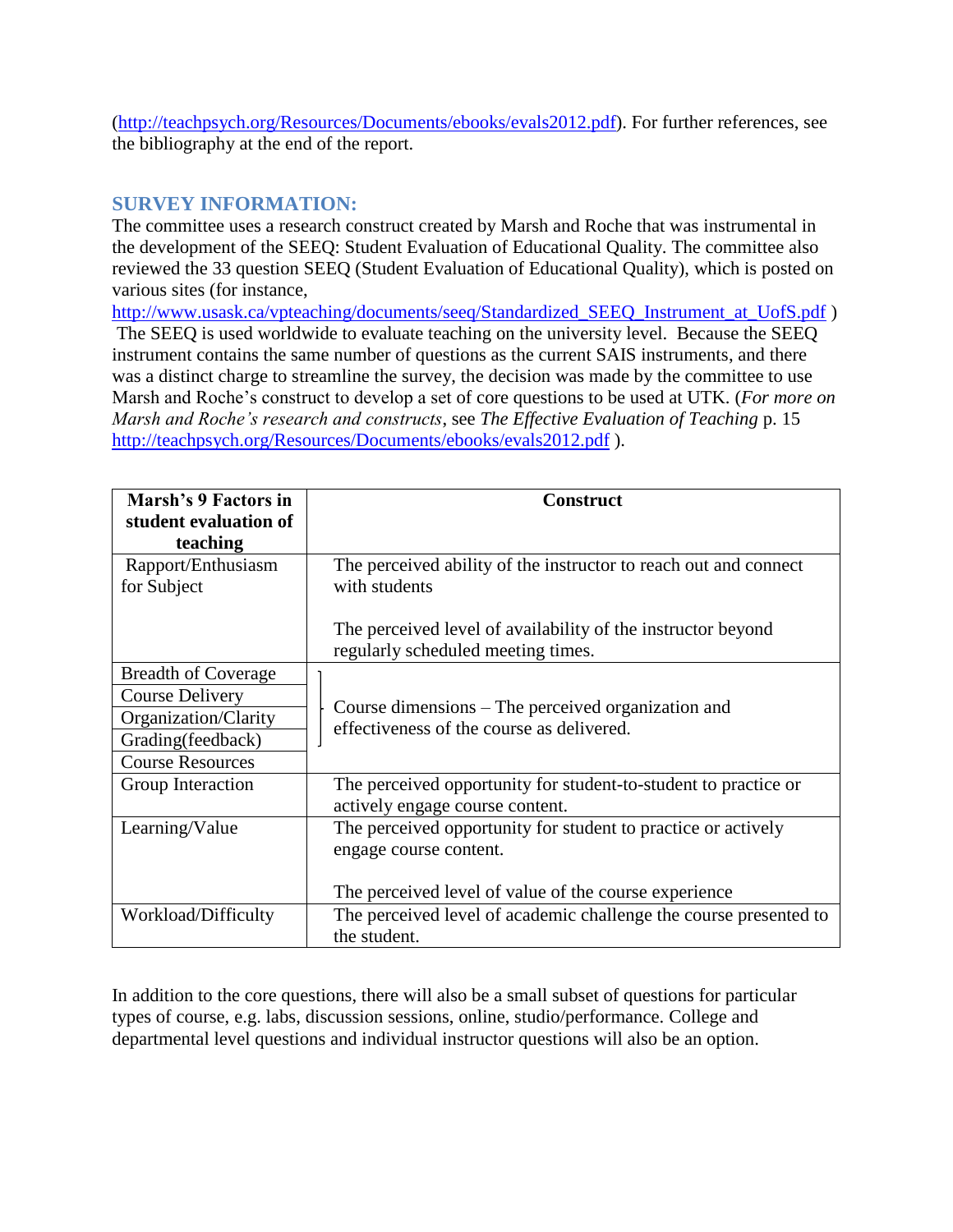Core questions employing a likert scale, each followed by an openended comment box.

Additional (likert scale) questions for online courses, labs, clinical sections, discussion/recitation sessions, studio and/or performance sessions.

Optional college or departmental questions, employing likert scale or comment boxes.

Optional Instructor questions (only reported to the instructor)- choices include the four SAIS open questions and instructordesigned questions (open or likert scale).

Background information - student level, grade expected, is course in or out of major, etc. (Similar to current SAIS questions.)

#### **SYSTEM REQUIREMENTS**

In addition to the survey questions, the committee reviewed various vendors who offer the software and infrastructure needed to facilitate student evaluation of instruction. The committee made recommendations to the Provost's Office and OIT about which features are imperative for successful administration of the new system.

#### **SURVEY CONSTRUCT MAP**

**\***suggested changes and places to finish work highlighted below

| <b>Construct</b>               | <b>Marsh's 9 Factors</b> | <b>Operational Definitions</b>                      |
|--------------------------------|--------------------------|-----------------------------------------------------|
|                                | Enthusiasm/Rapport       | To what extent did the course provide opportunities |
| <b>Enthusiasm/Rapport</b>      |                          | for positive interaction with the instructor?       |
| The perceived ability of the   |                          |                                                     |
| instructor to reach out and    |                          | Different question on rapport? Interaction with     |
| connect with students.         |                          | <i>instructor?</i>                                  |
|                                |                          |                                                     |
| Availability                   |                          |                                                     |
| The perceived level of         |                          |                                                     |
| availability of the instructor |                          |                                                     |
| beyond regularly scheduled     |                          |                                                     |

#### **SAIS Construct Map (survey draft itself follows the map)**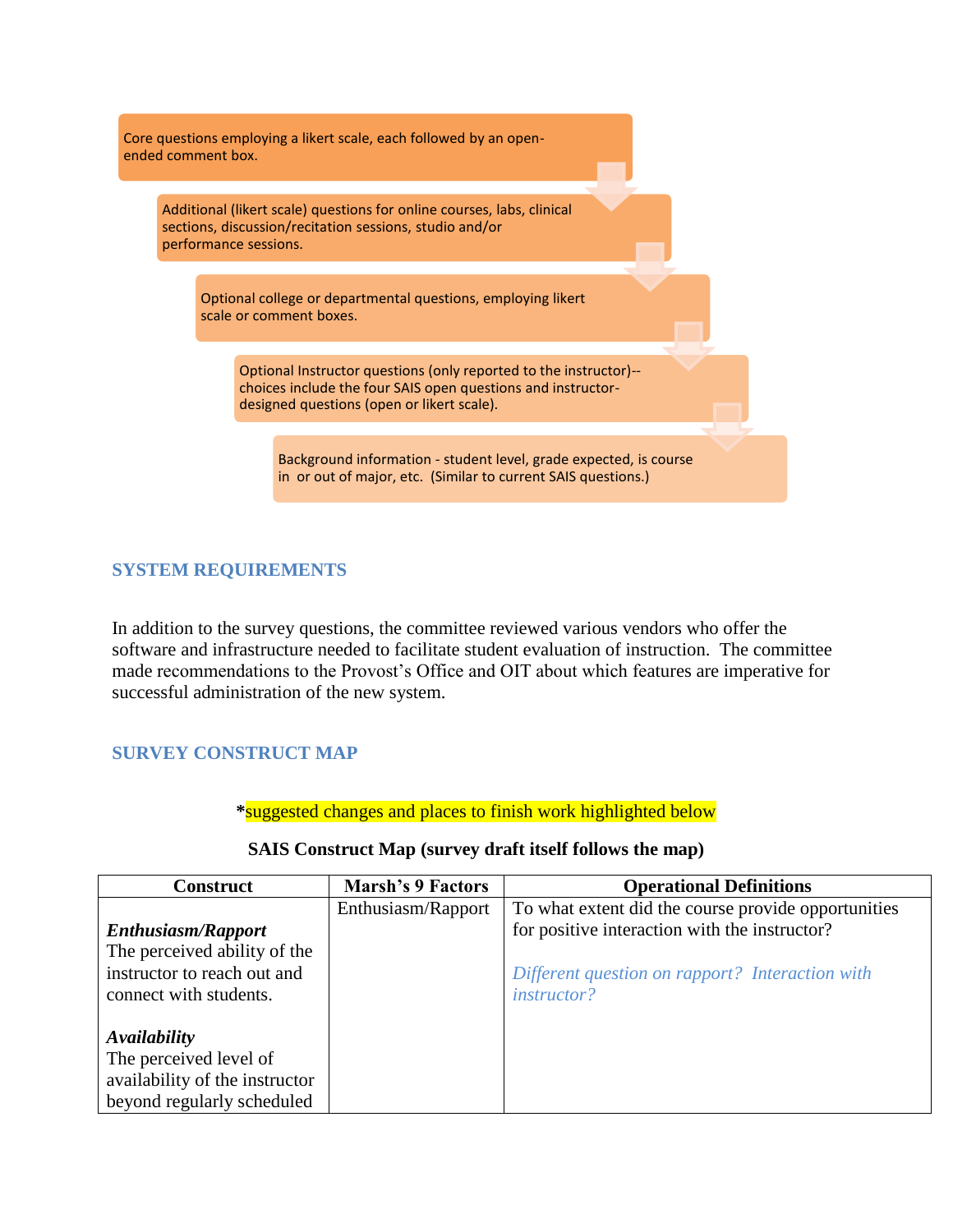| meeting times.                                                                                                               |                                                |                                                                                                                                                 |
|------------------------------------------------------------------------------------------------------------------------------|------------------------------------------------|-------------------------------------------------------------------------------------------------------------------------------------------------|
| <b>Course Dimensions</b>                                                                                                     | <b>Breadth of</b><br>Coverage                  | To what extent was the instruction consistent with the<br>stated learning objectives?                                                           |
| The perceived organization<br>and effectiveness of the<br>course as delivered.                                               | <b>Course Delivery</b><br>Organization/Clarity | To what extent did the instructor contribute to your<br>understanding of course content?<br>To what extent were the learning objectives clearly |
|                                                                                                                              |                                                | stated?<br>To what extent were class sessions organized?                                                                                        |
|                                                                                                                              | <b>Grading (Feedback)</b>                      | To what extent did graded assessments materials, such<br>as examinations, quizzes, projects measure what you<br>learned?                        |
|                                                                                                                              | <b>Course Resources</b>                        | To what extent did the course materials (readings,<br>homework, laboratories, etc.) enhance your learning in<br>this course?                    |
| <b>Group Interaction</b><br>The perceived opportunity<br>for student-to-student and<br>student-to-instructor<br>interaction. | <b>Group Interaction</b>                       | To what extent did you interact with other students in<br>relation to this course?                                                              |
| <b>Active Learning</b><br>The perceived opportunity<br>for student to practice or                                            | Learning/Value                                 | To what extent did the course provide opportunities<br>for you to engage with the subject matter in a<br>meaningful way?                        |
| actively engage course<br>content.                                                                                           |                                                | To what extent did the course challenge you to learn<br>something new?                                                                          |
| <b>Value</b><br>The perceived level of value<br>of the course experience.                                                    |                                                |                                                                                                                                                 |
| <b>Workload/Difficulty</b><br>The perceived level of<br>academic challenge the<br>course presented to the<br>student.        | <b>Workload/Difficulty</b>                     | To what extent did the course challenge you to learn<br>something new?                                                                          |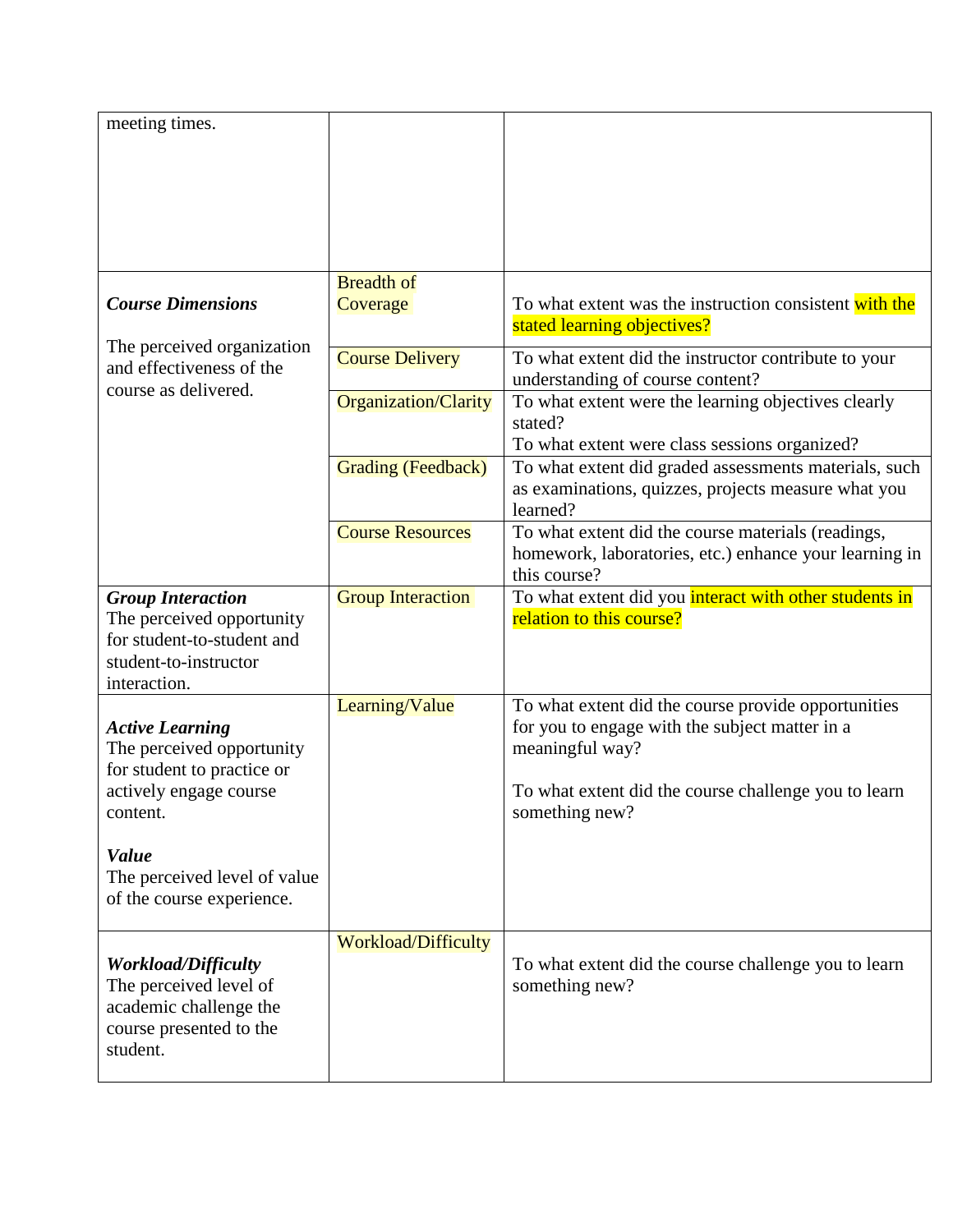## **SURVEY STRUCTURE:**

**CORE QUESTIONS (each followed by open comment box)**

**SUPPLEMENTAL QUESTIONS** 

**DEPARTMENTAL/COLLEGE QUESTIONS**

Reported to department heads and faculty

**INSTRUCTOR questions (reported to instructors only)**

**FINAL COMMENTS ON COURSE for instructors (open box)**

#### **INFORMATION QUESTIONS**

#### **SURVEY SCALE:** Possible response scales:

| Always or almost always | More than 80% of the time |
|-------------------------|---------------------------|
| Most of the time.       | $60\%$ to 80% of the time |
| About half of the time  | $40\%$ to 60% of the time |
| Occasionally            | $20\%$ to 40% of the time |
| Never or almost never   | Less than 20% of the time |

## **SURVEY DRAFT CORE questions (use as a whole set and do not average all together**)

## *A comment box follows each question.*

To what extent:

- 1. Were the learning objectives clearly stated? Comment:
- 2. Was the instruction consistent with the stated learning objectives? Comment: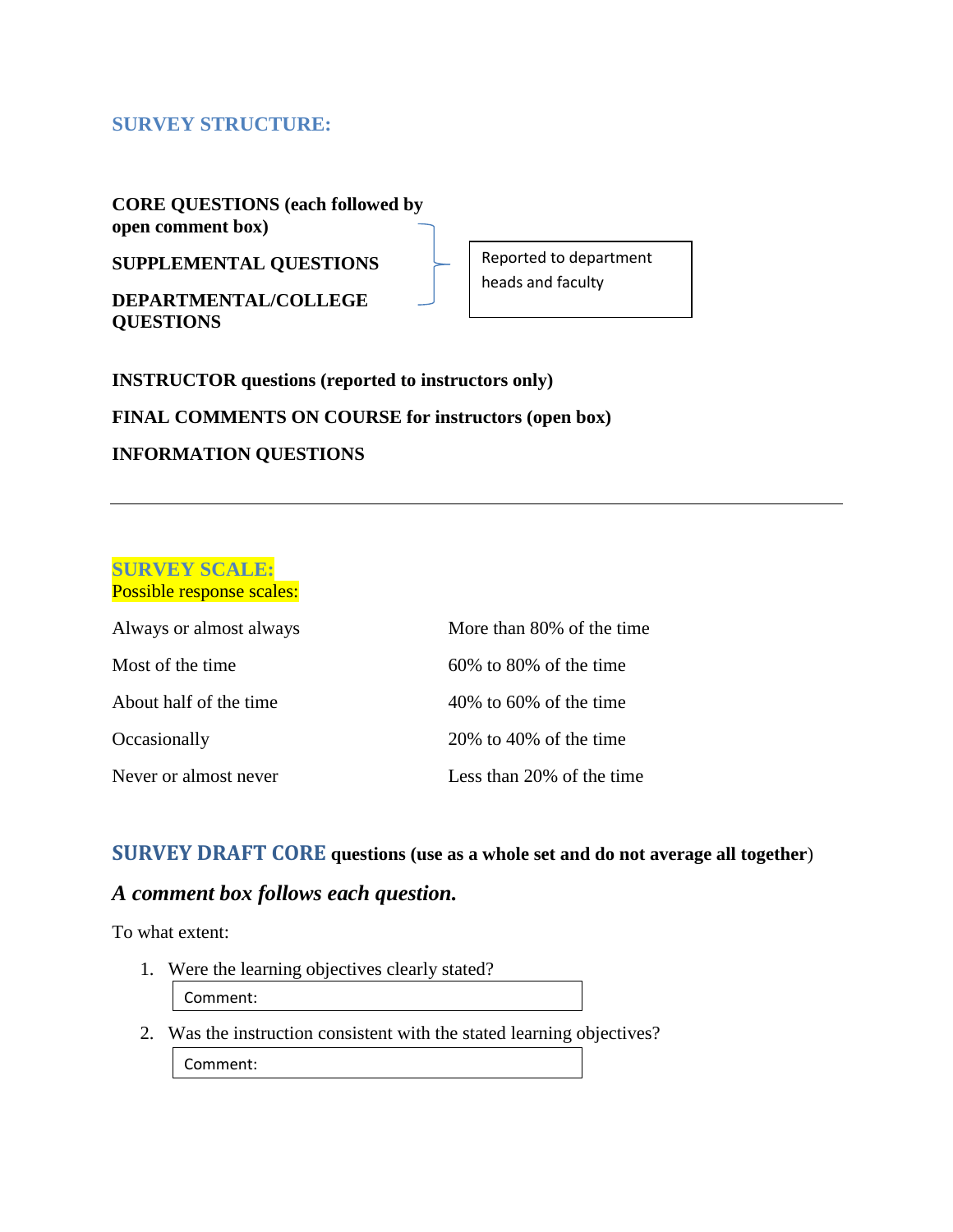- 3. Were the class sessions well organized?
- 4. Did the course provide opportunities for positive interaction with the instructor?
- 5. Did the instructor contribute to your understanding of course content?
- 6. Did the course provide opportunities for you to engage with the subject matter in a meaningful way?
- 7. Did the course challenge you to learn something new?
- 8. Did the course provide opportunities for you to interact with other students in relation to this course?
- 9. Did the course provide opportunities for you to interact with the instructor in relation to this course?
- 10. Did the course materials (readings, homework, laboratories, etc.) enhance your learning in this course?
- 11. Did graded assessments, such as examinations, quizzes, projects, etc. measure what you learned?

#### **College or Department option**

#### **SUPPLEMENTAL QUESTIONS (select for type of course): Follow each set by an open comment box**

- a. Recitation / Discussion section
- b. Lab section
- c. Online course
- d. Hybrid course (33%-79% instruction online) –can this be the same or similar to c?
- e. Studio section
- f. Performance section (individual instruction)
- g. Service Learning course

#### **\*Edit questions below with regard to construction similar to the core questions. (The committee did not spend as much time on the wording of these questions)**

#### **Questions for Discussion/Recitation Sections**

- 1. My instructor develops classroom discussion skillfully
- 2. This course provides an opportunity to learn from other students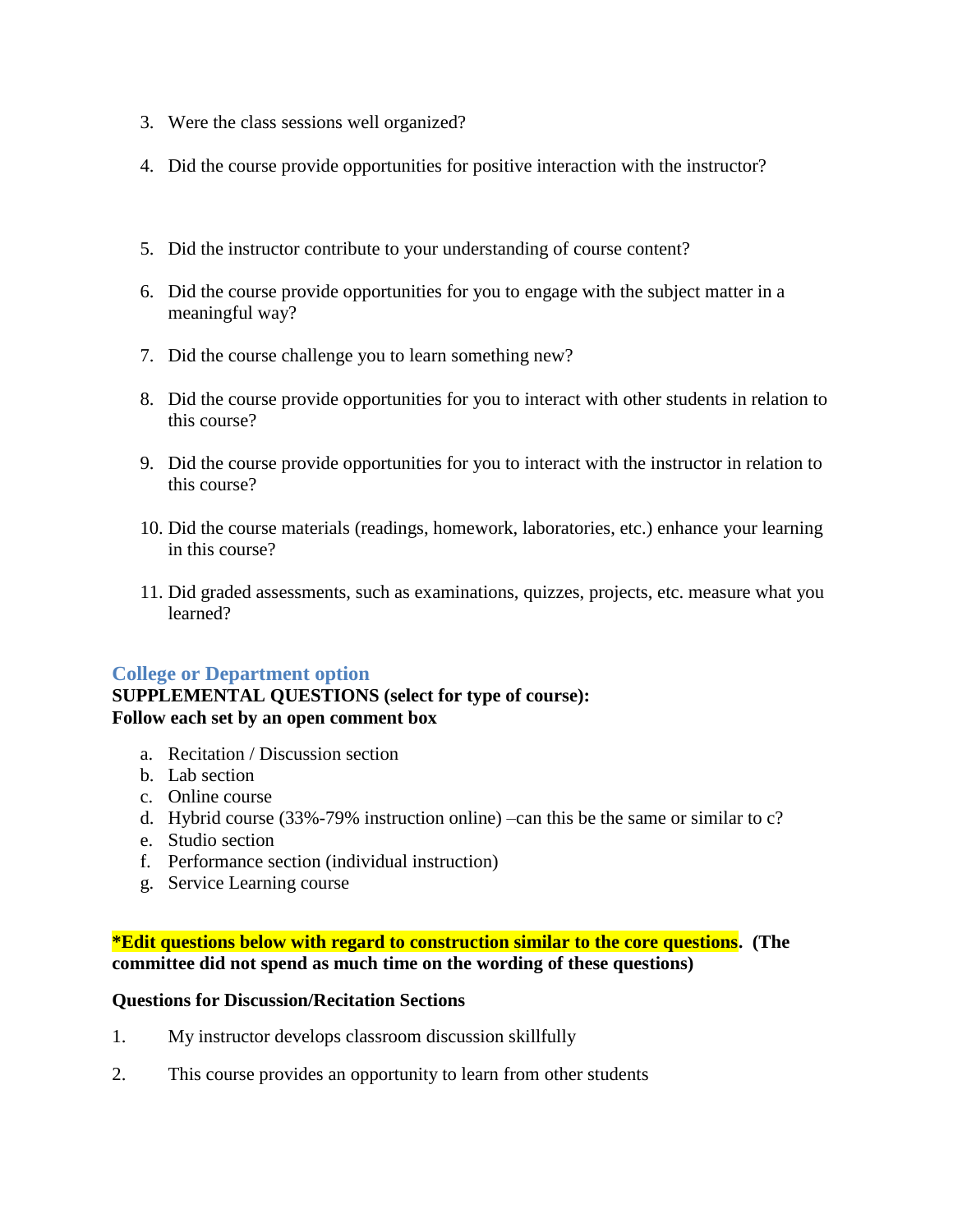- 3. There is an appropriate mix of lecture and discussion in this class
- 4. My instructor encourages questions and expression of ideas.
- 5. Class discussion is kept on track and moving forward.

#### **Lab session questions**

- 1. To what extent did the activities and assignments in the laboratory sessions enhance your learning in this course?
- 2. To what extent did the laboratory instructor create an atmosphere that invited students to seek additional help when they needed it?
- 3. To what extent were the laboratory instructor's explanations and directions clear?
- 4. To what extent did the laboratory instructor create an atmosphere that supported student learning?
- 5. To what extent were laboratory sessions well organized?

#### **Online Courses**

With regards to questions pertaining to fully online classes (80-100% of instruction), we need a few questions that cover the basics: prompt response to email inquiries (we can re-word), organization of course site (may want to think about this one); opportunities for interaction with instructor and peers, and then something more specific about technology support/tools for completing assignments, etc.

To what extent:

- 1. Did the instructor respond promptly to email inquiries?
- 2. Was the course site organized clearly?
- 3. Were there opportunities for interaction between instructor and students?
- 4. Were there opportunities for interaction between peers?
- 5. Were the technology tools appropriate for the course?

#### **Studio section**

**Performance section (individual instruction—to be compiled as a group)**

#### **Service Learning course**

*\**"The committee agrees that policies about and advice on the use of the core questions, for both faculty and administrators, will be very important for the appropriate use of EOCs and culture change surrounding EOCs.

#### **Faculty option**

A SUPPLEMENTAL QUESTION for the use of the Instructor only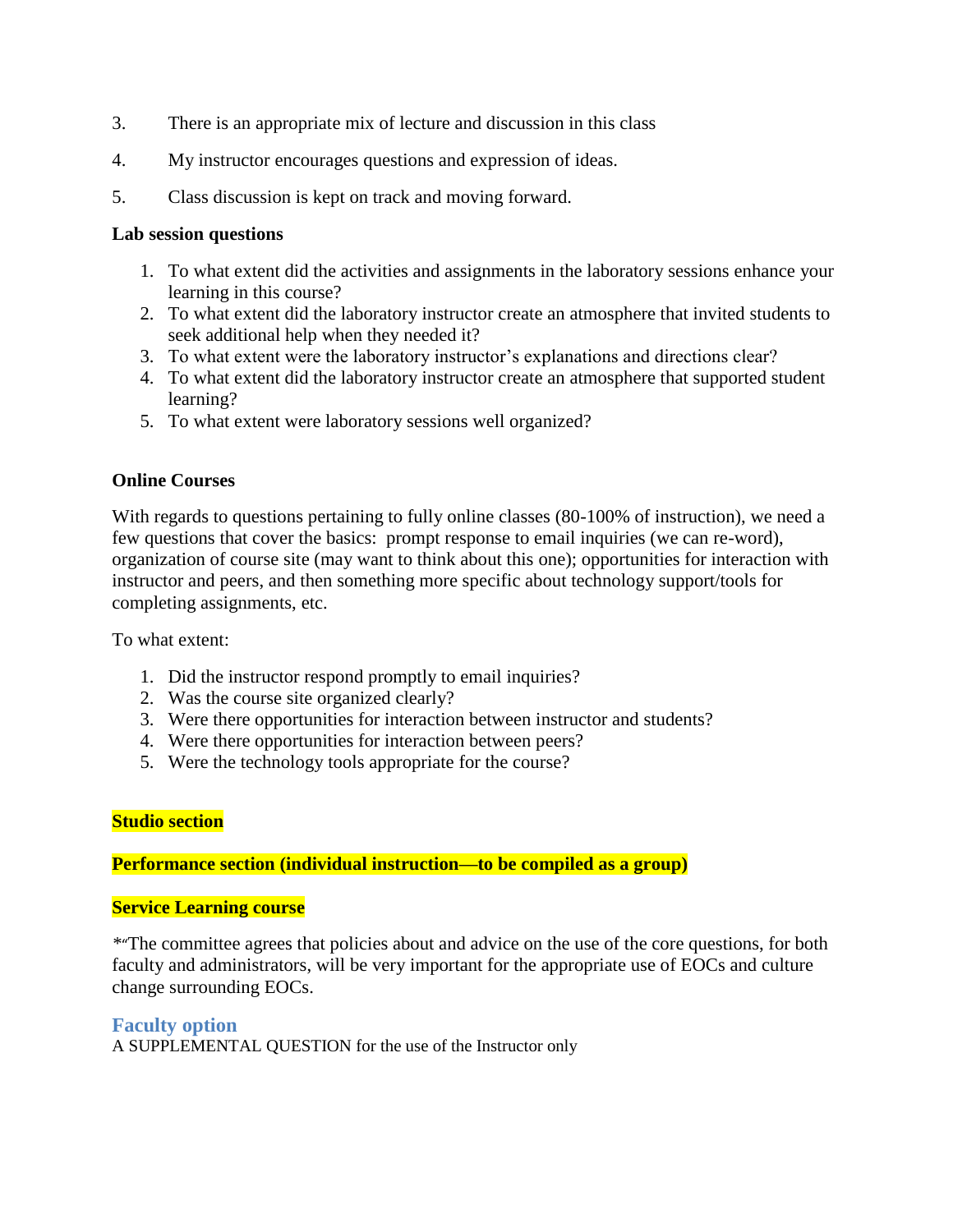## **Guidelines for Survey Use:**

The intentions of the committee's draft survey and implementation are that the core questions be used in total, and will be validated as a group (see below). In this way, the data from survey administration can be used more effectively by units, colleges, and central administration. Not only will it be important for colleges to use the core questions as a whole, but Tenn 101 should also include the core. Finally, the comparison among courses within a college should be between "like" courses (e.g. all sections or offerings of a course). Work on survey administration instructions by OIRA will be needed.

Second, instructions on use and guidelines for analysis of an EOC will be very important. These will come from OIRA, hopefully with some vetting and input—and are important for all users (faculty, administrators, and students). The assumption of the committee is that while the survey is validated, there can be a parallel process of education about the use of EOCs. For instance, the committee recommends that a message on the value and use of the new survey be added to the UT common campus syllabus, put out by the Provost's office.

Also, policy and guidelines will need the input of the Faculty Senate (as noted in the recommendations). The August DDDH retreat is another venue for discussion about the new survey and its validation and implementation.

Publicity around the new survey will be important and can be accomplished with the help of the Provost's office and Creative Communications. The committee suggests a student contest to design a new logo and name for the new survey. Students also need more information about the survey; the SGA can be an avenue for informing students.

Finally, any EOC survey must be used along with—and balanced by—other measures of faculty teaching and course effectiveness. The Peer Evaluation System is also a very important piece and should continue to be examined for effectiveness across the colleges. Other data—such as self-assessment and course materials—can be used to triangulate an evaluation of teaching effectiveness. The new survey is one pillar of a larger process.

In conclusion, it is important to:

- Build support and understanding among all (faculty, administrators, and students)
- Emphasize that the new survey offers a simple, streamlined, straight-forward method of surveying students about their courses
- Inform our community about the criteria behind the survey as important because it assures a valuable source of information from the survey results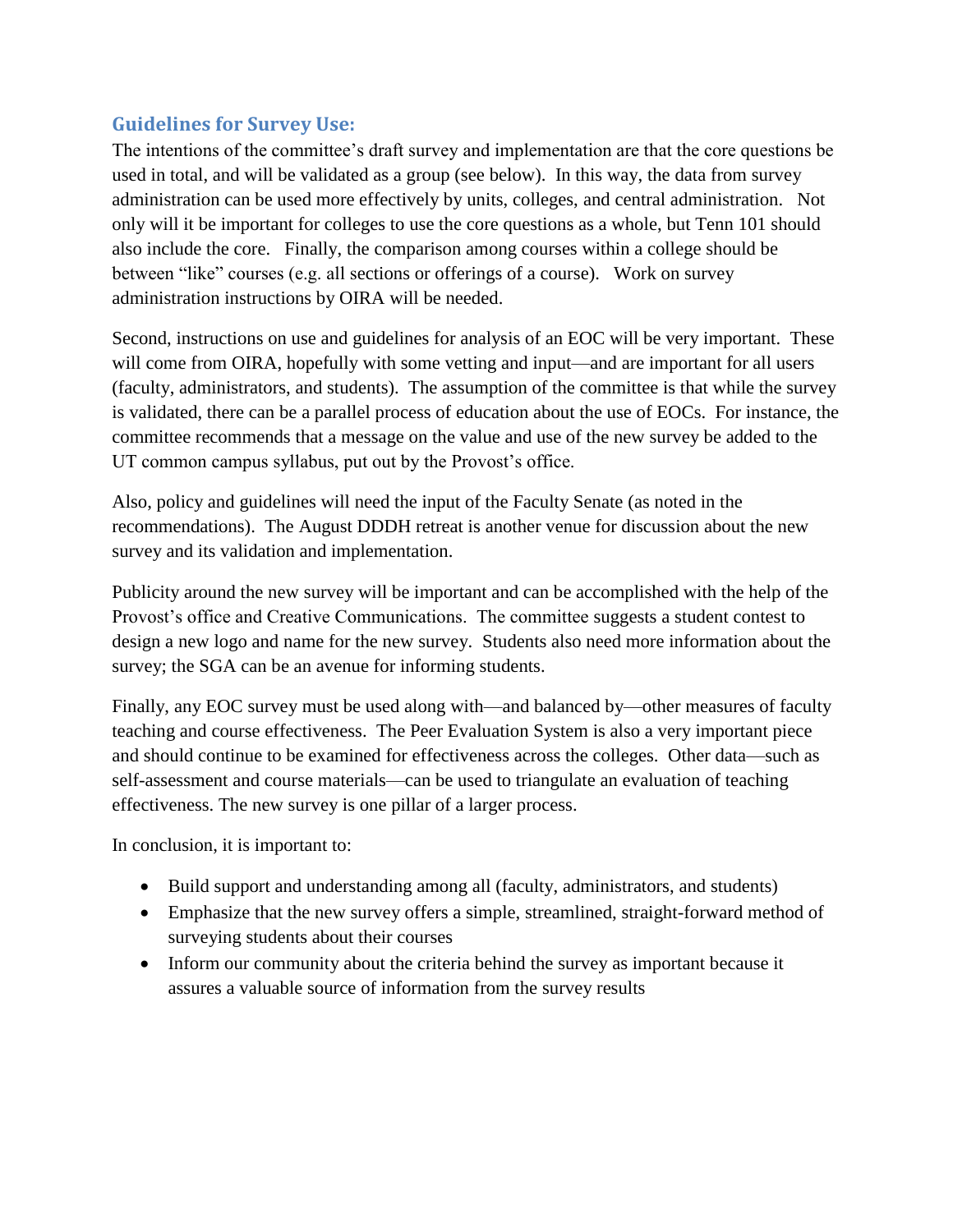# **Suggestions from Committee on Validation and Reliability Study:**

#### **Validation Considerations on the New EOC survey**

Efforts are needed to achieve widely acknowledged levels of validity, including *face validity* (from the perspective of SAIS instrument users including students, faculty and academic administrators), *construct validity* (evidence that the instrument is indeed addressing student perceptions of instruction and that respondents and users of the instrument have a shared or similar definition of the question constructs), *content validity* (evidence that the revised SAIS instrument covers the essential course items of interest to students, faculty, and academic administrators), and finally *criterion validity* (assessing how well the revised SAIS results correlate with the current SAIS instrument). A newer perspective of validity - *multicultural validity* – also should be given consideration as diverse audiences should interpret the instrument the same way. The instrument should be reliable, producing consistent results.

- **Instrument Purpose**. The revised SAIS survey instrument seeks to obtain student perceptions of targeted elements of student instructional experiences.
- **Instrument Characteristics**. This revised SAIS is a brief survey; it is not a complicated measuring instrument addressing deep psychometric constructs. However, it still needs to be validated.
- **Instrument Validation.** Instrument validation should address issues of both validity and reliability.
- **Revised SAIS Instrument Validity**. Instrument validation encompasses qualitative and quantitative options:
	- o *Qualitative strategies*. The validating of the revised instrument has begun from the qualitative perspective.
		- *1. Face- Validity – Development Team.* The development team consists of students, faculty, and staff, and the revisions to the instrument throughout the development processes reflected team members' assessment of face validity.
		- 2. *Content Validity - Literature Review*. This strategy also has been in process. Questions from the revised instrument were derived in part from a review of the literature on student assessment of instruction as well as consideration of current UTK SAIS questions, questions which had also undergone previous validation efforts. Therefore, the revised questions have their origin in a long history both at the institution as well as other institutions as represented by the literature.
		- *3. Construct Validity – Broader Expert Review*. A second qualitative validation perspective is expert review. Expert review already has been central to initial instrument revisions as committee members are experts, and revisions resulted from the review of these experts. This process will now need to continue with wider campus audiences of students, faculty, and academic administrators.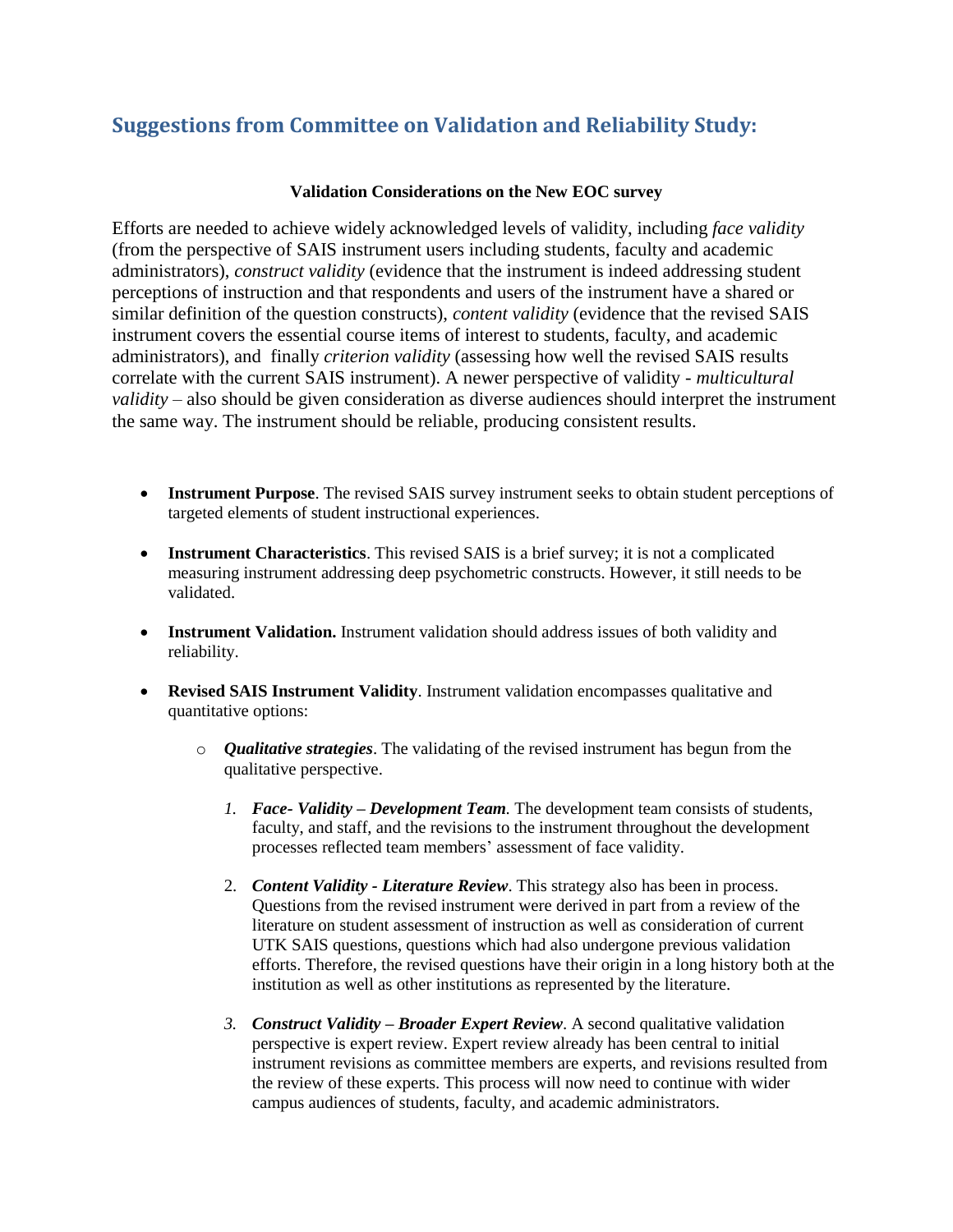- 4. **Construct Validity - Think-aloud (plus Retrospective) Protocols**. A Think-Aloud protocol enables researchers to assess what respondents are thinking in response to the wording of questions and instructions. This seeks to determine if the respondent interpretations are in line with that intended by the instrument developers. The Think-Aloud session can be followed by an immediate retrospective protocol probing any apparent problematic survey items or instructions. (This also supports reliability assessment in that ambiguous items and terms will be identified and flagged for revision.)
- o *Quantitative Strategies*. The streamlined design approach does not lend itself to item analysis – the instrument is not based on multiple-item scales. However, criterion validity is possible:
	- 1. *Criterion validity.* For criterion validity a newly developed instrument is compared to an existing instrument/ measure. The existing SAIS and the proposed SAIS could be administered in tandem, with the existing SAIS providing criterion measures for the proposed instrument. Although the current instrument is being replaced, UTK has long maintained that it is valid and reliable, and faculty and academic administrators have used current SAIS survey results for programmatic and personnel assessment purposes.
- **Revised SAIS instrument Reliability**. Reliability, consistency in survey results over time, can possibly be addressed by test-test (supported by the Talk Aloud Protocol). Internal consistency reliability is not an option (in that there are no multi-item scales in the revised instrument so far).
	- 1. **Test- retest.** Participants complete the revised survey on two occasions, separated by a short period of time, and the level of consistency in the results across both administrations is assessed. This would include assessing the proportion of agreement across both administrations (assuming internal, Likert-type scale responses).

#### **Some Validation Process Considerations**.

To accomplish these assessments, a validation process needs to be developed – something along the lines of the following:

#### **Phase 1 – Initial Face Validity Validation Review with Students, Faculty, and Academic Administrators.**

- o **Step 1.1. Assemble Validation Team**. This team should develop a validation process, perhaps using some of the strategies suggested in this draft document.
- o **Step 1.2. Establish Phase 1 Staffing and Budget.** Develop a staffing plan and budget for appropriate costs related to phase 1 validation efforts.
- o **Step 1.3. Obtain Broader Student, Faculty, and Academic Administrator Review and Comment.** Broader campus review and comment regarding the revised instrument is warranted by a wider segment of students, faculty, and academic administrators.
- o **Step 1.4 Conduct Student Talk-Aloud/Follow-up Protocols.** Conduct this protocol, with follow-up interviews, with a representative group of students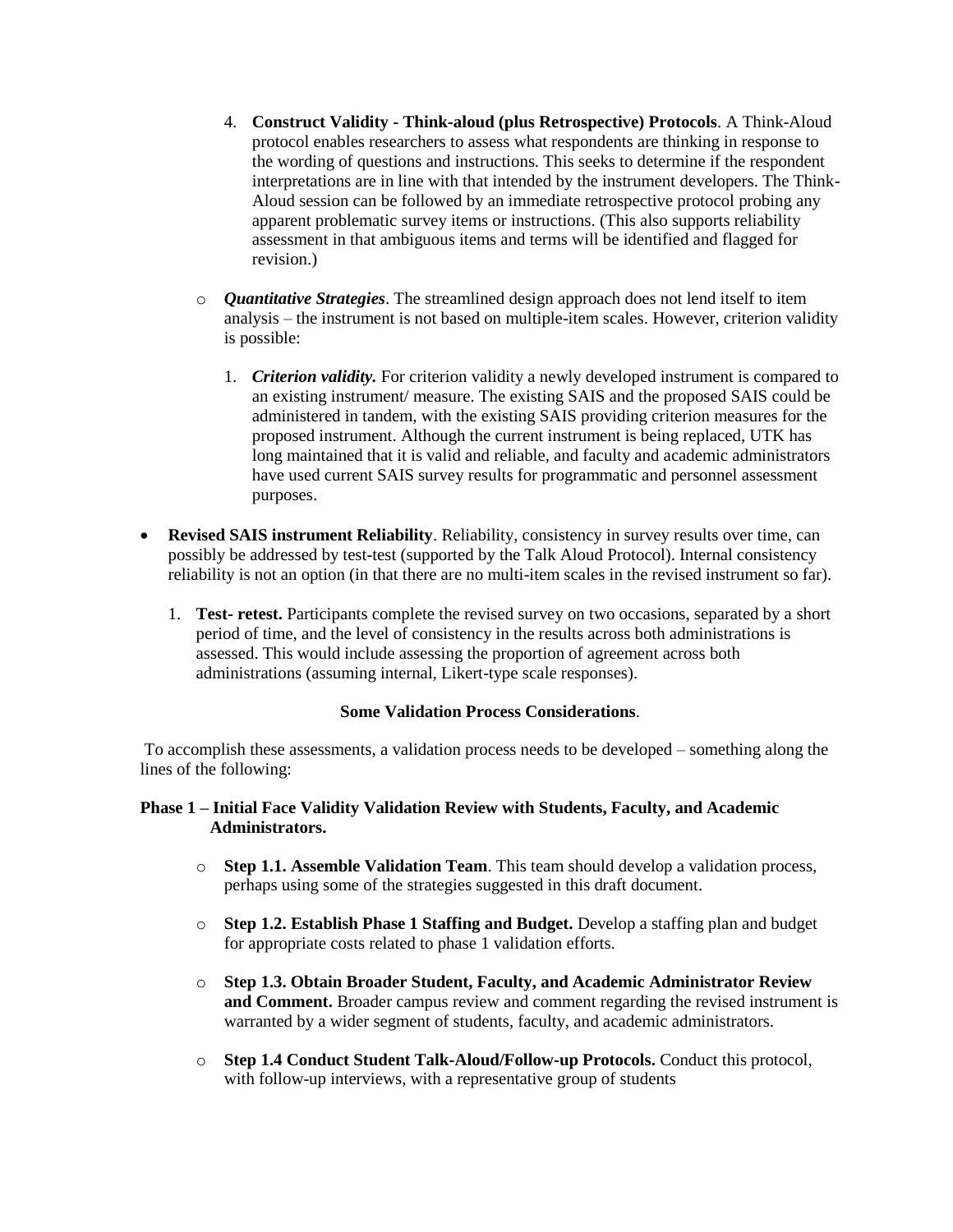o **Step 1.5 Use Feedback.** Use feedback from Steps 1.1 & 1.2 to further revise the instrument.

#### **Phase 2 – Initial Pilot Testing (summer and fall)**

- o **Step 2.1 Establish Phase 2 Staffing and Budget.** Develop a staffing plan and budget for appropriate costs related to phase 2 validation efforts.
- o **Step 2.2 Initial Pilot Testing (possibly summer and fall)**. Initial pilot testing of the revised instrument by a representative sample of sections – over the summer as well as the fall. This would include
	- *Activity 2.A*. Obtain permission for faculty volunteers to offer the revised instrument in lieu of the current instrument. (Some faculty may use both the current and the revised.)
	- *Activity 2.B*. Recruit representative faculty to use the revised SAIS instrument only – summer and fall.
	- *Activity 2.C* Recruit representative faculty to use both the current and the revised instruments for criterion validation purposes.
	- *Activity 2.D*. Conduct interviews/focus groups of faculty pilot testing the revised instrument after they have had a chance to review the results
	- Activity 2.E. Interview/focus group of students using the revised instrument.
	- *Activity 2.E*. Validation team to review results of initial pilot, and formulate recommendation for instrument revisions.
- o **Step 2.3 Used Feedback.** Use feedback from all activities under step 2.2 to further revise the SAIS instrument.

#### **Phase 3 – Secondary Validation Review**

- o **Step 3.1 Establish Phase 3 Staffing and Budget** Develop a staffing plan and budget for appropriate costs related to phase 3 validation efforts.
- o **Step 3.2 Secondary Pilot Testing (fall 2015)**. Secondary pilot testing of the revised instrument by a representative sample of sections.
	- *Activity 3.A*. Obtaining permission for faculty volunteers to offer the revised instrument in lieu of current instrument. (Some faculty may use both the current and the revised.)
	- *Activity 3.B*. Recruit representative faculty to use the revised SAIS instrument only – summer and fall.
	- *Activity 3.C* Recruit representative faculty to use both the current and the revised instruments for criterion validation purposes.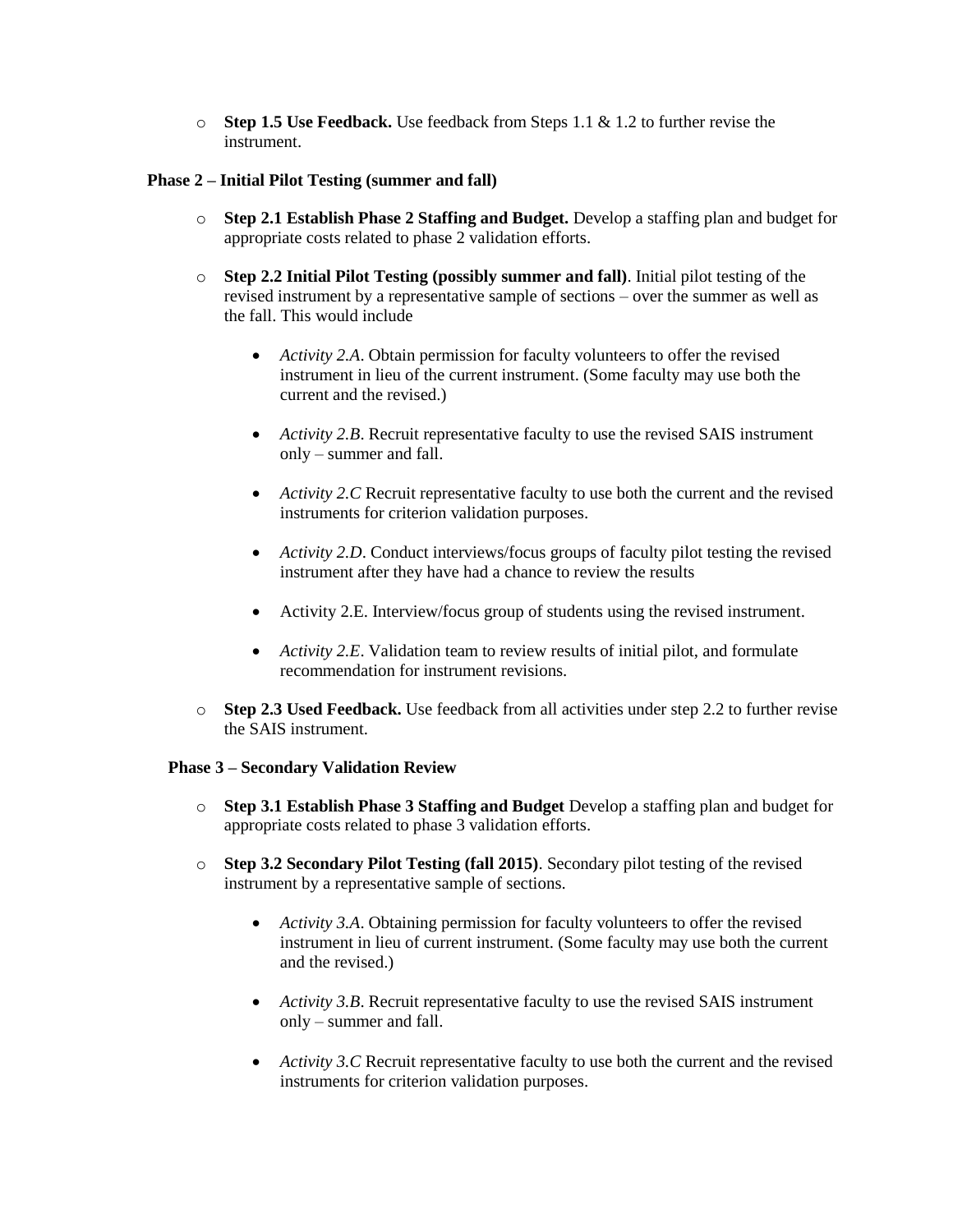- *Activity 3.D*. Conduct interviews/focus groups of faculty pilot testing the revised instrument after they have had a chance to review the results
- Activity 3.E. Interview/focus group of students using the revised instrument.
- *Activity 2.E*. Validation team to review results of initial pilot, and formulate recommendation for instrument revisions.
- o **STEP 3.2 Continued assessment until acceptable validity and reliability has been established**

#### **Phase 4 Implementation - Implementation planning.**

- o **Step 4.1 Establish Phase 4 Staffing and Budget.** Develop a staffing plan and budget for appropriate costs related to phase 4 efforts.
- o **Step 4.2 Technical Support.** Determine technical support for the delivery and processing of revised SAIS assessments.
- o **Step 4.3 Staffing**. Determine staffing levels and assignments for the processing of revised SAIS assessments.
- o **Step 4.4 Implementation Calendar and Plan.** This is the final step in the process a clear plan for implementation of the revised SAIS.

*Validation Notes from G. Skolitz*

#### **References**

- Algozzine, B., Gretes, J., Flowers, C., Howley, L., Beattie, J., Spooner, F., Bray, M. (2004). Student Evaluation of College Teaching: A Practice In Search Of Principles. *College Teaching*. doi:10.3200/CTCH.52.4.134-141
- Benton, S. L., & Cashin, W. E. (2010). Idea Paper #50: Student Ratings Of Teaching: A Summary of Research and Literature. (pp. 1–22).
- Burton, S. J., Sudweeks, R. R., Merrill, P. F., & Wood, B. (1991). *How to Prepare Better Multiple-Choice Test Items: Guidelines for University Faculty*.
- Cashin, W. E. (1996). Idea Paper #33: Developing an Effective Faculty Evaluation System.
- Cranton, P. A., & Smith, R. A. (1990). Reconsidering the unit of analysis: A model of student ratings of instruction. *Journal of Educational Psychology*. doi:10.1037/0022- 0663.82.2.207
- Dziuban, C., & Moskal, P. (2011). A course is a course is a course: Factor invariance in student evaluation of online, blended and face-to-face learning environments. *Internet and Higher Education*. doi:10.1016/j.iheduc.2011.05.003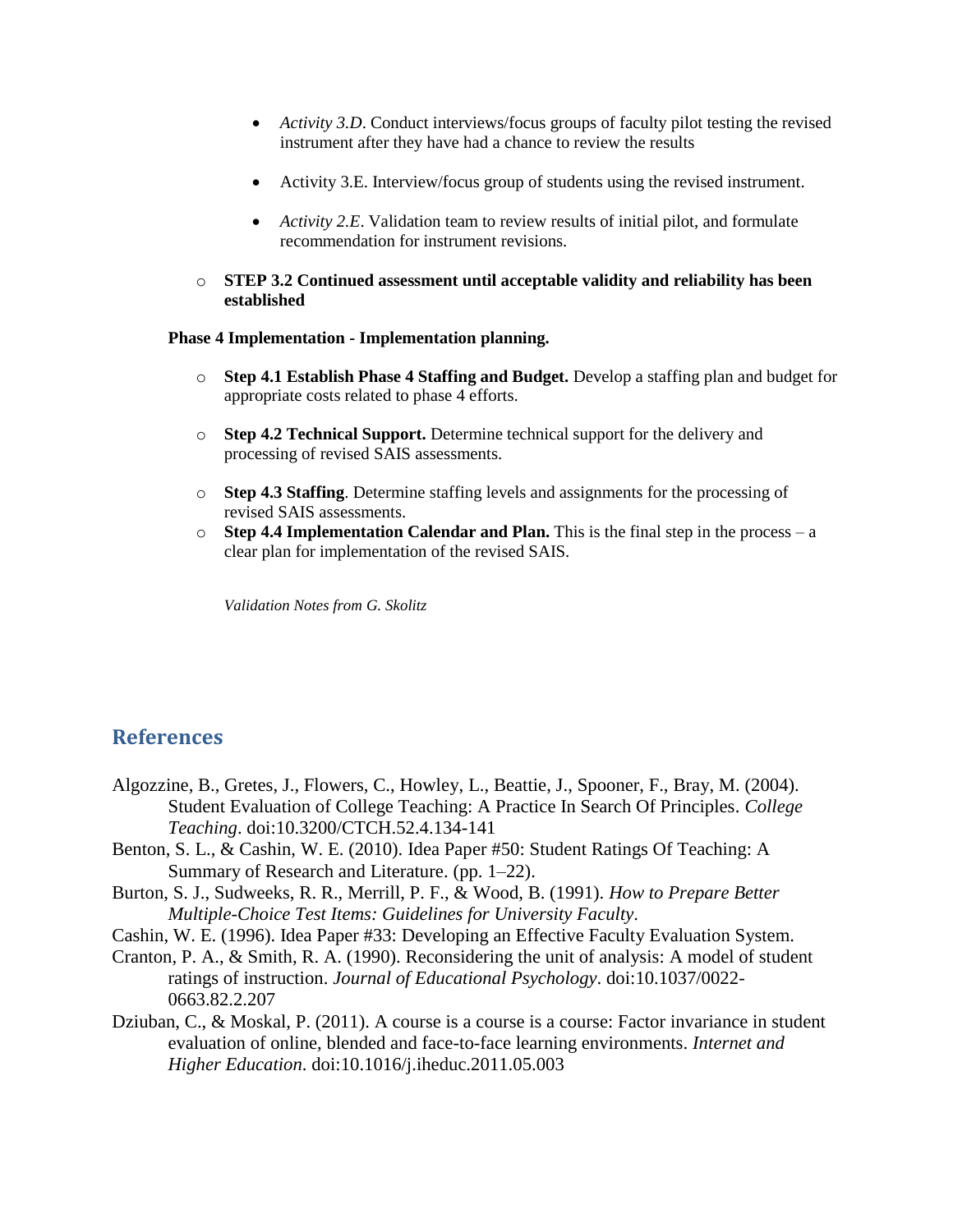- Frick, T. W., Chadha, R., Watson, C., & Zlatkovska, E. (2010). Improving course evaluations to improve instruction and complex learning in higher education. *Educational Technology Research and Development*. doi:10.1007/s11423-009-9131-z
- Hanna, G., Hoyt, D., & Aubrecht, J. (1983). Identifying and Adjusting for Biases in Student Evaluation of Instruction: Implications for Validity. *Educational and Psychological Measurements*, *43*, 1175–1185.
- Kite, M. editor. (2012). *Effective Evaluation of Teaching: a Guide for Faculty and Administrators*. (M. Kite, Ed.) *Society for the Teaching of Psychology.* Association of Psychology. doi:10.1093/bja/aes563
- Lemos, M. S., Queirós, C., Teixeira, P. M., & Menezes, I. (2011). Development and validation of a theoretically based, multidimensional questionnaire of student evaluation of university teaching. *Assessment & Evaluation in Higher Education*. doi:10.1080/02602938.2010.493969
- Marsh, H. W., & Roche, L. (1993). The use of students' evaluations and an individually structured intervention to enhance university teaching effectiveness. *American Educational Research Journal*. doi:10.3102/00028312030001217
- Marsh, H. W., & Roche, L. A. (1997). Making students' evaluations of teaching effectiveness effective: The critical issues of validity, bias, and utility. *American Psychologist*. doi:10.1037/0003-066X.52.11.1187
- McCaugherty, L. (2013). SRT Pod Thread student ratings. Professional and Organizational Development listserv. Archived at:<https://listserv.nd.edu/cgi-bin/wa?A0=POD>